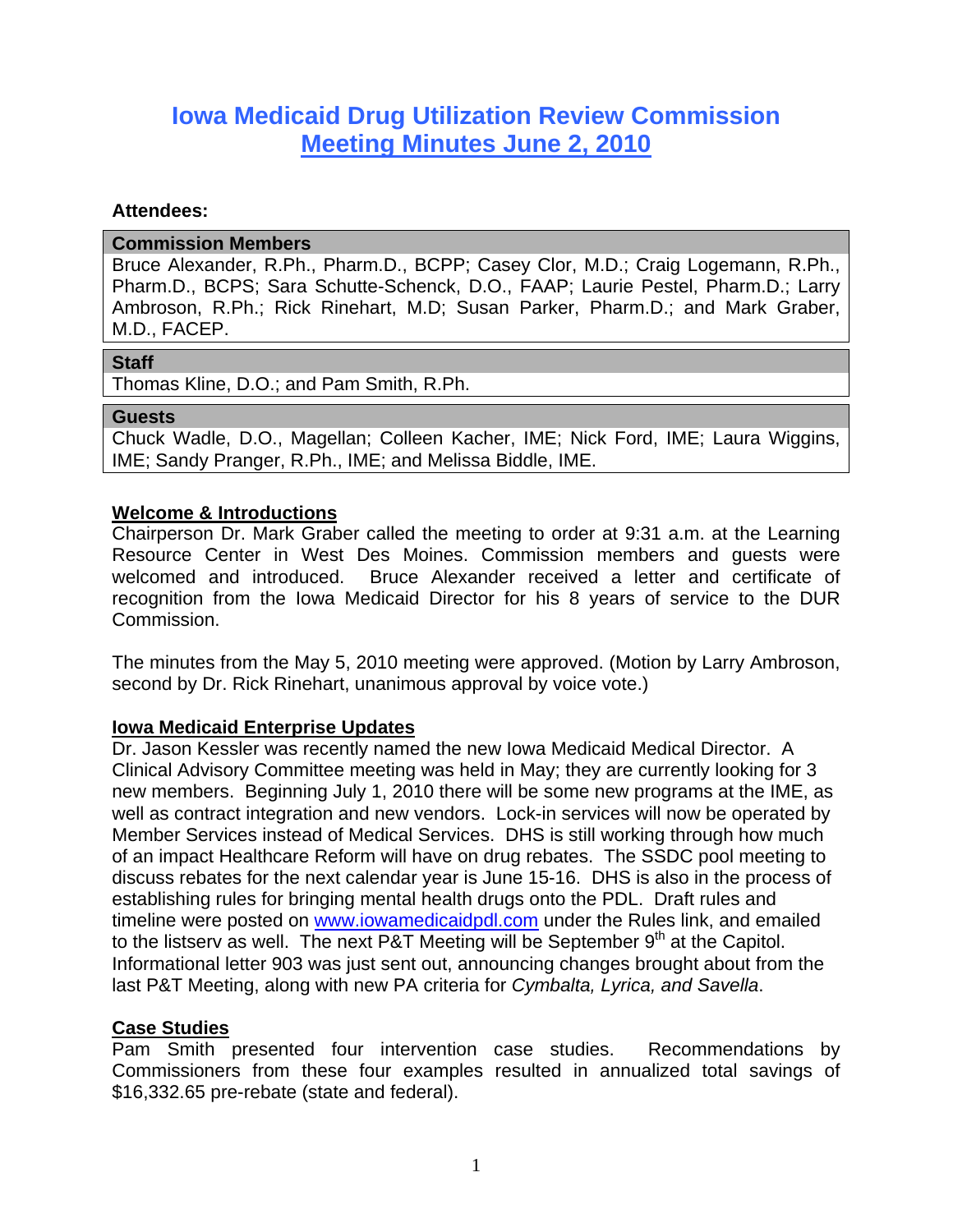## **Public Comment**

Thomas Carattini from Accord Pharmaceuticals spoke about Ampyra. Victoria Lopez from Endo Pharmaceuticals offered to answer any questions about the Lidoderm Patch as it was on the agenda. Karen Loihl from the Iowa Psychiatric Society voiced concerns regarding the proposed prior authorization criteria for Intuniv, along with the fact that it had been referred to the Mental Health Advisory Group but no meeting had been called to discuss it. Nancy Bell congratulated Bruce Alexander on his retirement from the DUR Commission and thanked him for his service.

## **PA Criteria**

*Extended Release Formulations:* The Commission reviewed the prior authorization criteria as follows:

*Payment for a non-preferred extended release formulation will be considered when the following is met:* 

 *Previous trial with the preferred immediate release product at a therapeutic dose that resulted in a partial response with a documented intolerance to the preferred immediate release product of the same chemical entity and a* 

 *Previous trial and therapy failure at a therapeutic dose with a preferred drug of a different chemical entity indicated to treat the submitted diagnosis.* 

*The required trials may be overridden when documented evidence is provided that the use of these agents would be medically contraindicated.*

Larry Ambroson motioned to accept the proposed criteria, and Dr. Rick Rinehart seconded. The motion passed unanimously.

**Extended Release Guanfacine (Intuniv):** The Commission reviewed a letter from the Iowa Psychiatric Society regarding concerns about the proposed prior authorization criteria for *Intuniv*. The Commission reviewed the prior authorization criteria, as follows, addressing the issues within the letter:

*Prior authorization is required for Intuniv. Payment will be considered for patients when the following is met:* 

- *1) The patient has a diagnosis of ADHD and is between 6 and 17 years of age; and*
- *2) Previous trial with immediate release guanfacine at a therapeutic dose that resulted in a partial response with a documented intolerance; and*
- *3) Previous trial and therapy failure at a therapeutic dose with two of the following: a preferred amphetamine stimulant, a preferred non-amphetamine stimulant, or Strattera.*

*The required trials may be overridden when documented evidence is provided that the use of these agents would be medically contraindicated.* 

A quantity limit of 30 tablets per 30 days for all strengths (1mg, 2mg, 3mg, and 4mg) was also recommended. Craig Logemann motioned to accept the criteria, and Bruce Alexander seconded. The motion passed with no objections or abstentions.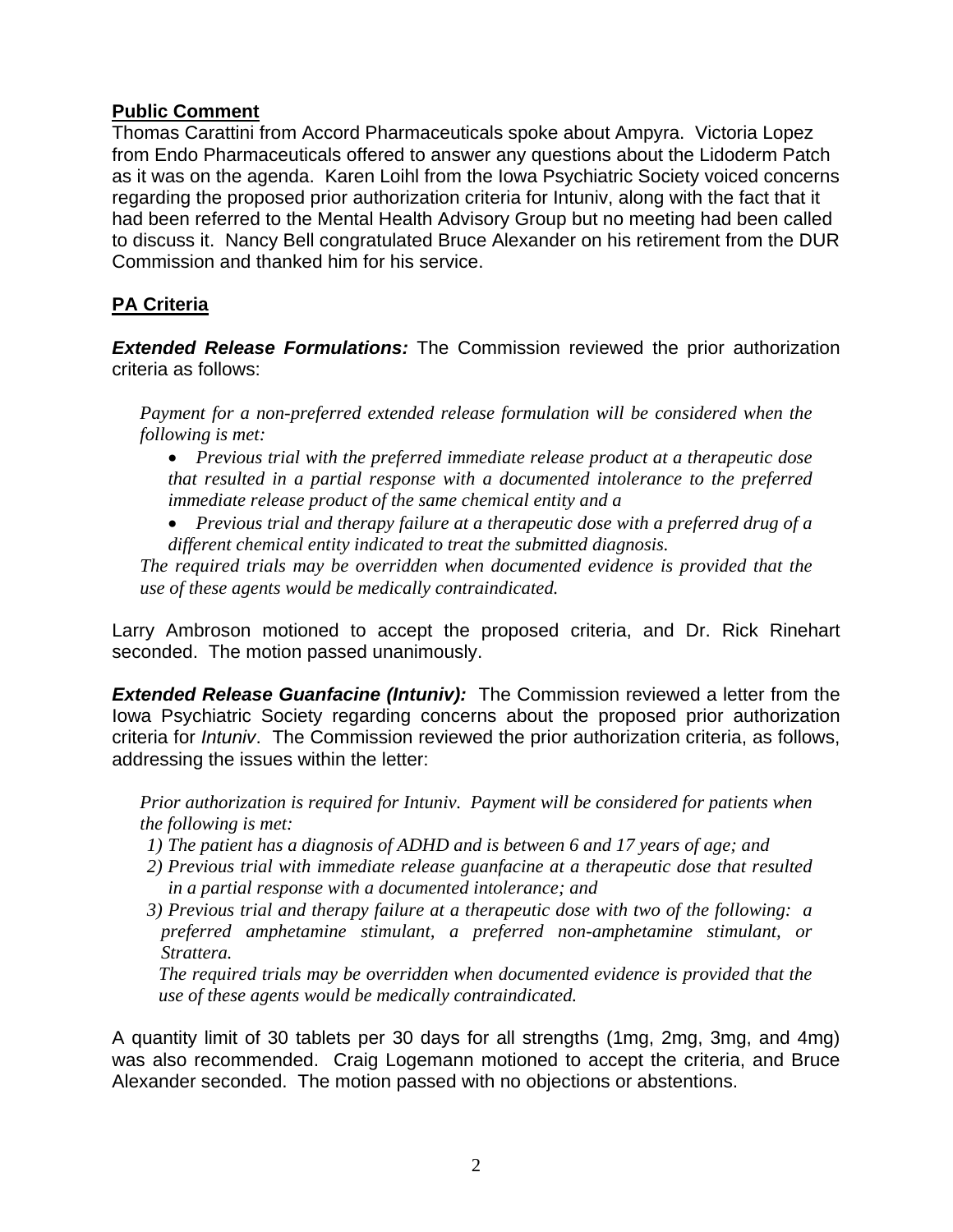**Sodium Oxybate (Xyrem):** The Commission reviewed the prior authorization criteria as follows:

*Prior authorization is required for sodium oxybate (Xyrem®). Payment will be considered for patients 16 years of age or older under the following conditions:* 

- *1. A diagnosis of cataplexy associated with narcolepsy and previous trial and therapy failure at a therapeutic dose with a tricyclic antidepressant or SSRI.*
- *2. A diagnosis of excessive daytime sleepiness associated with narcolepsy and previous trial and therapy failure at a therapeutic dose with a preferred stimulant.*
- *3. Requests for patients with a prior history of substance abuse will not be considered.*

*The required trials may be overridden when documented evidence is provided that the use of these agents would be medically contraindicated.* 

This topic was tabled until a future meeting so that information and wording could be clarified regarding the stimulants, making the language consistent with other prior authorizations.

**Dalfampridine (Ampyra):** The Commission reviewed the prior authorization criteria as follows:

- *Prior authorization is required for dalfampridine (Ampyra™).*
- *Payment will be considered for patients that have a gait disorder associated with MS.*
- *Initial authorizations will be approved for 12 weeks; additional prior authorizations will be considered after assessing the benefit to the patient as measured by an increase in walking speed using the Timed 25-foot Walk assessment.*
- *Prior authorizations will not be considered for patients with a seizure diagnosis or in patients with moderate or severe renal impairment.*

A quantity limit of 60 tablets per 30 days was also recommended. Neurologists will be contacted for feedback, and their input will be brought back to the next meeting.

*Biologicals for Ankylosing Spondylitis:* The Commission reviewed the prior authorization criteria as follows:

*Prior authorization is required for biologicals used for ankylosing spondylitis. Payment will be considered following inadequate responses to at least two preferred non-steroidal anti-inflammatories (NSAIDs) at maximum therapeutic doses, unless there are documented adverse responses or contraindications to NSAID use. These trials should be at least three months in duration. Patients with symptoms of peripheral arthritis must also have failed a 30-day treatment trial with at least one conventional disease modifying antirheumatic drug (DMARD), unless there is a documented adverse response or contraindication to DMARD use. DMARDs include the following: sulfasalazine and methotrexate.*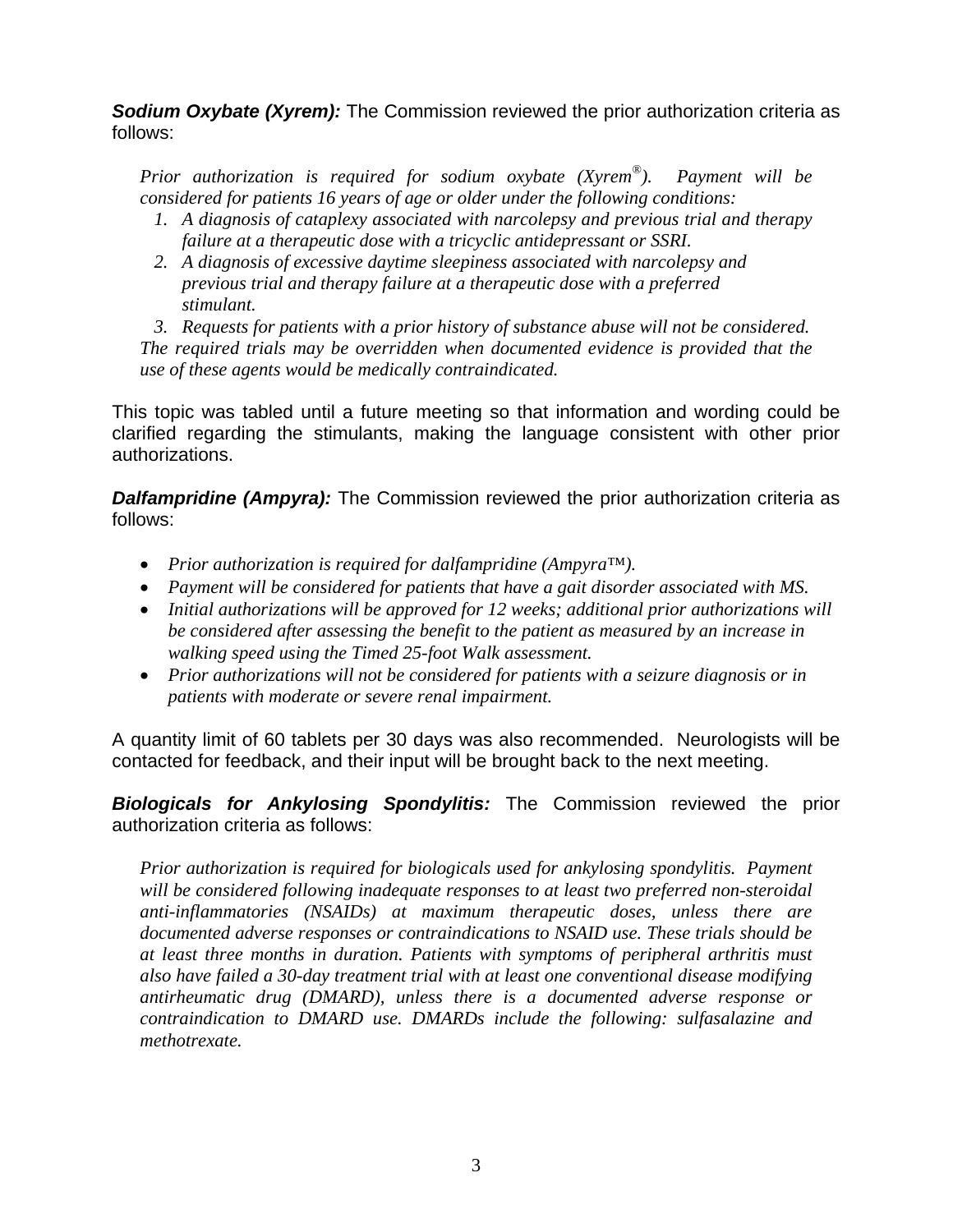*Payment for non-preferred biologicals for ankylosing spondylitis will be considered only for cases in which there is documentation of previous trials and therapy failures with two preferred biological agents.*

Dr. Casey Clor motioned to accept the modified criteria, and Bruce Alexander seconded. The motion passed unanimously.

**Biologicals for Arthritis:** The Commission reviewed the prior authorization criteria as follows:

*Prior authorization is required for biologicals used for rheumatoid arthritis. Payment will be considered following an inadequate response to a preferred disease modifying antirheumatic drug such as hydroxycholoroquine, sulfasalazine, methotrexate, leflunomide, or minocycline, and a combination of methotrexate and another preferred disease modifying antirheumatic drug (DMARD) unless contraindicated.* 

*Payment for non-preferred biologicals for arthritis will be considered only for cases in which there is documentation of previous trials and therapy failures with two preferred biological agents.* 

This will be brought back to the next meeting with updated wording.

*Biologicals for Inflammatory Bowel Disease:* The Commission reviewed the prior authorization criteria as follows:

*Prior authorization is required for biologicals used for inflammatory bowel disease. Prior authorization is required for all non-preferred biologicals for inflammatory bowel disease as indicated on the Iowa Medicaid Preferred Drug List beginning the first day of therapy. Payment for non-preferred biologicals for Crohn's disease will be considered only for cases in which there is documentation of previous trials and therapy failures with two preferred agents.* 

- *Crohn's Disease Payment will be considered following an inadequate response to two preferred conventional therapies such as aminosalicylates (mesalamine, sulfasalazine), azathioprine/6-mercaptopurine, and/or methotrexate.*
- *Ulcerative colitis (moderate to severe) Payment will be considered following an inadequate response to two preferred conventional therapies such as aminosalicylates, and/or azathioprine/6-mercaptopurine.*

Dr. Mark Graber motioned to accept the proposed criteria, and Dr. Casey Clor seconded. There were no objections.

*Biologicals for Plaque Psoriasis:* The Commission reviewed the prior authorization criteria as follows:

*Prior authorization is required for biologicals used for plaque psoriasis. Payment will be considered following an inadequate response to phototherapy, systemic retinoids (oral isotretinoin), methotrexate, or cyclosporine. Prior authorization is required for all non-*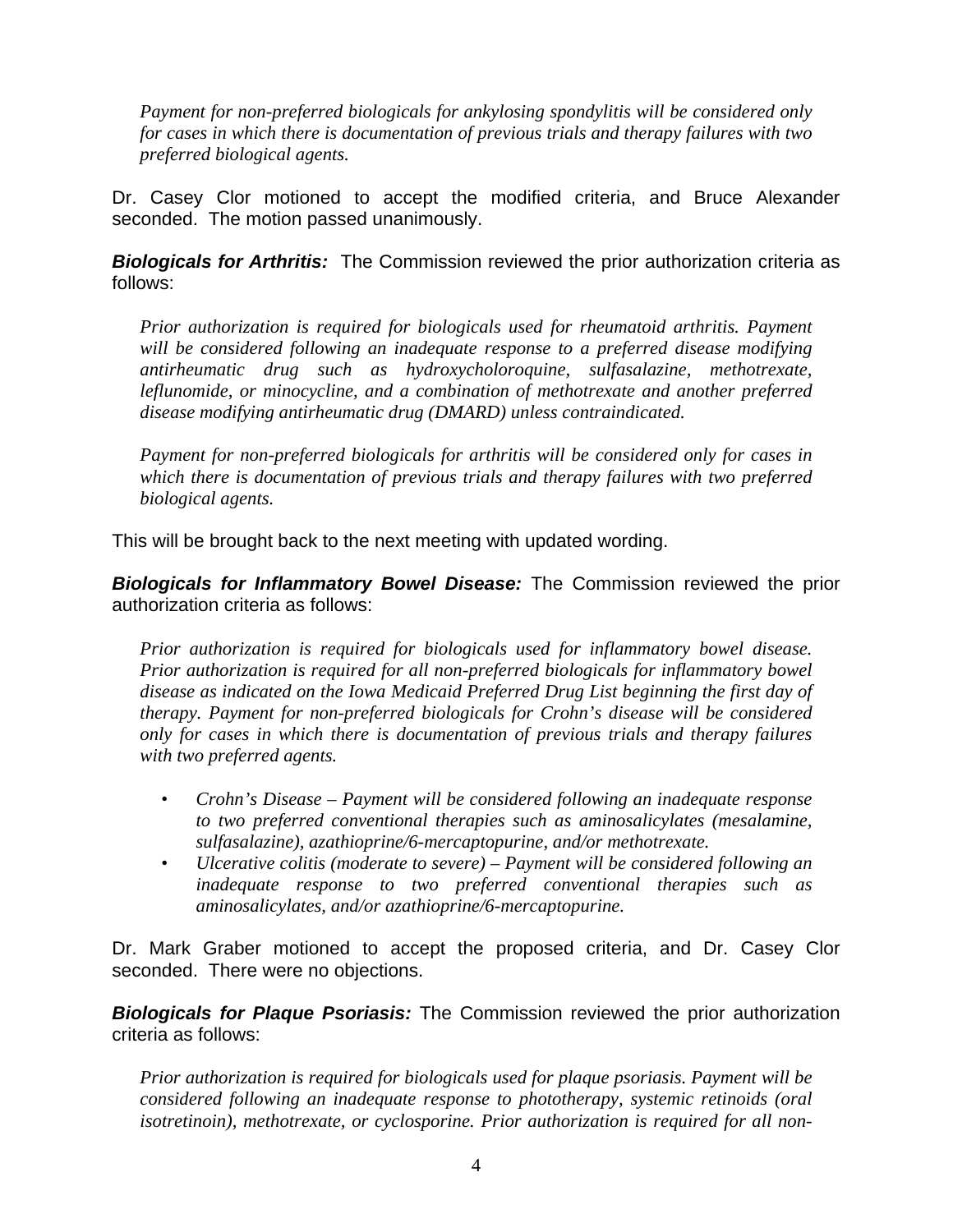*preferred biologicals for plaque psoriasis as indicated on the Iowa Medicaid Preferred Drug List beginning the first day of therapy. Payment for non-preferred biologicals for plaque psoriasis will be considered only for cases in which there is documentation of previous trials and therapy failures with two preferred agents.* 

Dr. Casey Clor motioned to accept the proposed criteria, and Larry Ambroson seconded. There were no objections.

*Lidocaine Patch:* At the April 8, 2010 P&T Committee meeting, it was requested the DUR review the language for the Lidocaine Patch PA. It was the P&T Committee's opinion that the language was restrictive and gave the impression that it would only be approved for a diagnosis of pain associated with post-herpetic neuralgia. The Prior Authorization Criteria chart, available online, states at the top of each page "The drug prior authorization unit will consider other conditions as listed in the compendia on an individual basis after reviewing documentation submitted regarding the medical necessity. All required trials must be of appropriate dose and duration for the indication and must be documented by the prescriber on the request for prior authorization form, including dates, dose, and nature of failure." All PA Criteria follows the same format listing only FDA approved indications. The only FDA approved indication for *Lidoderm* is post-herpetic neuralgia. The Commission reviewed the prior authorization criteria as follows:

*Prior authorization is required for topical lidocaine patches (Lidoderm®). Payment will be considered for a diagnosis of pain associated with post-herpetic neuralgia following a previous treatment failure with two preferred agents at a therapeutic dose from two of the following: tricyclic antidepressant, opioid, gabapentin, carbamazepine, or valproic acid. A maximum of 30 patches may be dispensed with the initial prescription to determine efficacy.* 

Larry Ambroson motioned to accept the proposed criteria, and Dr. Casey Clor seconded. The decision was unanimous.

# **Pro-DUR Edits**

*Quetiapine (Seroquel):* Through the process of reviewing regular member profiles, it has been observed that members are receiving multiple tablets of the same strength of quetiapine (*Seroquel*) where there is the potential to consolidate the dose to a higher strength tablet, thus resulting in a cost savings to the State. Quetiapine (*Seroquel*) is the only atypical antipsychotic not subject to quantity limits. Quetiapine (*Seroquel*) is indicated for the treatment of schizophrenia and bipolar disorder. Recommended dosing is either twice to three times daily, depending on the diagnosis, with a maximum dose of 800mg per day. It has also been observed that members are taking low doses of quetiapine (*Seroquel*) without a valid diagnosis in their medical claims history. Nonreversed, paid pharmacy claims were analyzed between 3/1/10 and 4/15/10 looking at the number of tablets per day of quetiapine (*Seroquel*). In addition, members using low dose quetiapine (*Seroquel*) without any other strengths of quetiapine (*Seroquel*) in their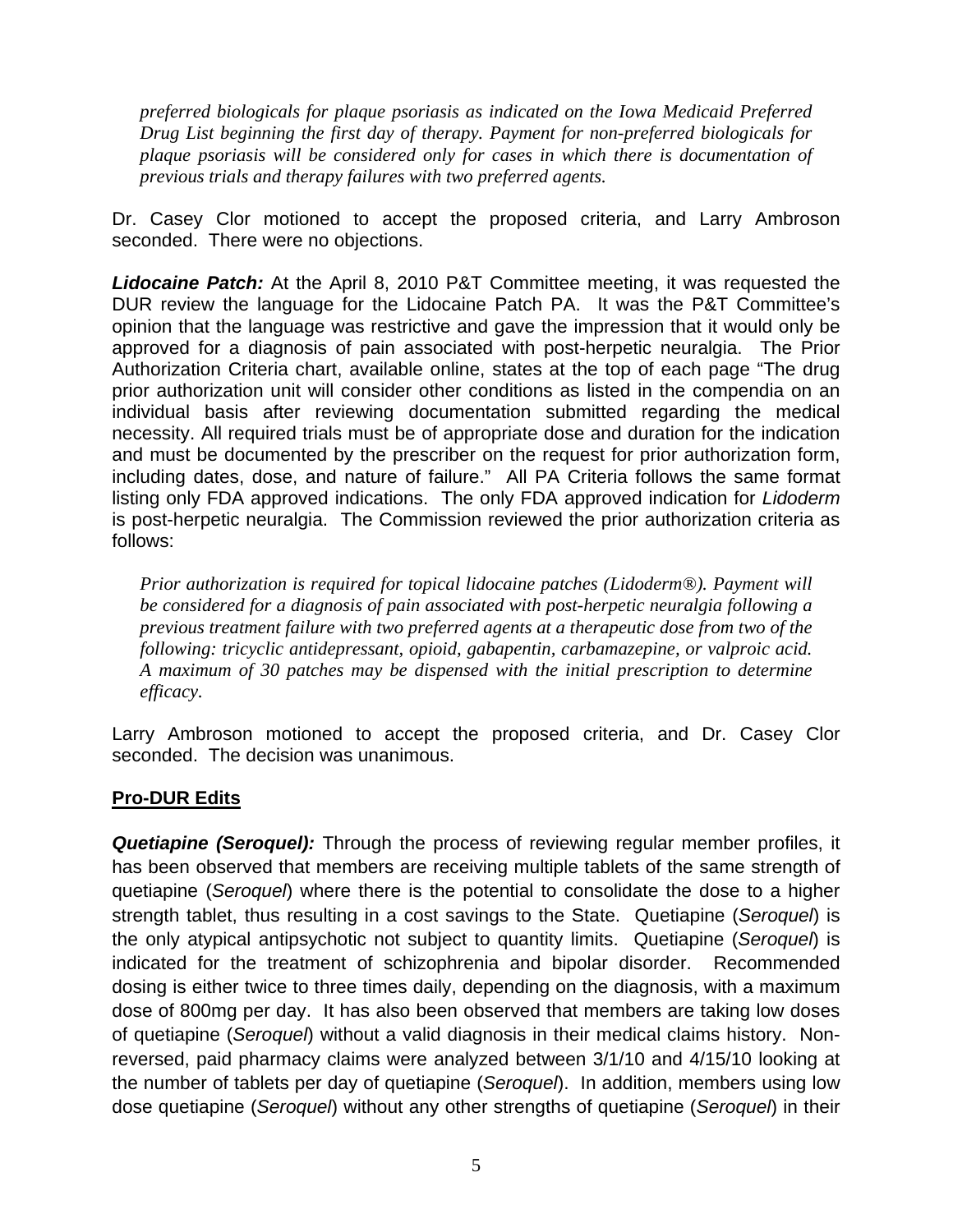pharmacy claims history were identified. Based on the findings, Dr. Richard Rinehart motioned to adopt the proposed quantity limits and Craig Logemann seconded. All were in favor of this decision. No Pro-DUR edits blocking low dose *Seroquel* will be developed at this time, although this issue may be re-evaluated in January.

## **Public Comment**

There were no speakers in this public comment section.

# **Focus Studies**

*Dronabinol (Marinol) Utilization:* The purpose of this study was to determine the frequency of off-label dronabinol (*Marinol)* utilization. Dronabinol (*Marinol)* is a synthetic form of delta-9 tetrahydrocannabinol (THC), the active chemical entity in marijuana. It was first approved by the FDA in 1985 and is indicated for the prevention of chemoinduced nausea and vomiting that has been refractory to other antiemetic treatments, as well as anorexia associated with weight loss in AIDS patients. While dronabinol (*Marinol)* has not had a high amount of utilization in the Iowa Medicaid population, its use remains steady when comparing quarters over the last few years. During the first quarter of calendar year 2010, forty-seven prescriptions were filled for 24 unique members with a total paid amount of \$51,044.05 (pre-rebate; state and federal dollars). It has been suspected, through the review of member profiles, that some of this utilization has been for off-label use. Non-reversed, paid pharmacy claims were analyzed between 1/1/10 and 3/31/10. Members with claims for dronabinol (*Marinol)*  during this time were identified. The medical claims histories for those members who had claims for dronabinol (*Marinol)* were then analyzed. Of the 12 members who did not have an approved indication in their claim histories, the top 3 most commonly observed ICD-9 codes associated with dronabinol (*Marinol)* use were: malaise and fatigue, lumbago, and pain in limb. A focus study will be developed to contact the prescribers of those members who were identified as using dronabinol (*Marinol)* for what appears to be an off-label use. This issue will also be referred to the P&T Committee with the recommendation to make dronabinol (*Marinol*) non-preferred.

*Quetiapine Off-Label Utilization:* The purpose of this study was to determine the frequency of off label quetiapine (*Seroquel)* utilization, particularly for the treatment of ADD/ADHD. Through the process of reviewing regular member profiles and monitoring prior authorization requests, the use of quetiapine (*Seroquel)* for off label indications appears to remain high, particularly for the treatment of ADD/ADHD in children and adolescents. Quetiapine *(Seroquel)* was first approved in 1997 and is indicated for the treatment of bipolar disorder, schizophrenia, and as adjunctive therapy for major depressive disorder. The immediate release product is a preferred product on the Iowa Medicaid Preferred Drug List, while the extended release version is non-preferred and requires a prior authorization. Neither formulation is subject to quantity limit edits. The two most common off label uses observed through the PA department are low dose quetiapine *(Seroquel)* for sleep and for children and adolescents for ADD/ADHD. Quetiapine (*Seroquel)* does not have a listing for ADD/ADHD in the compendia as there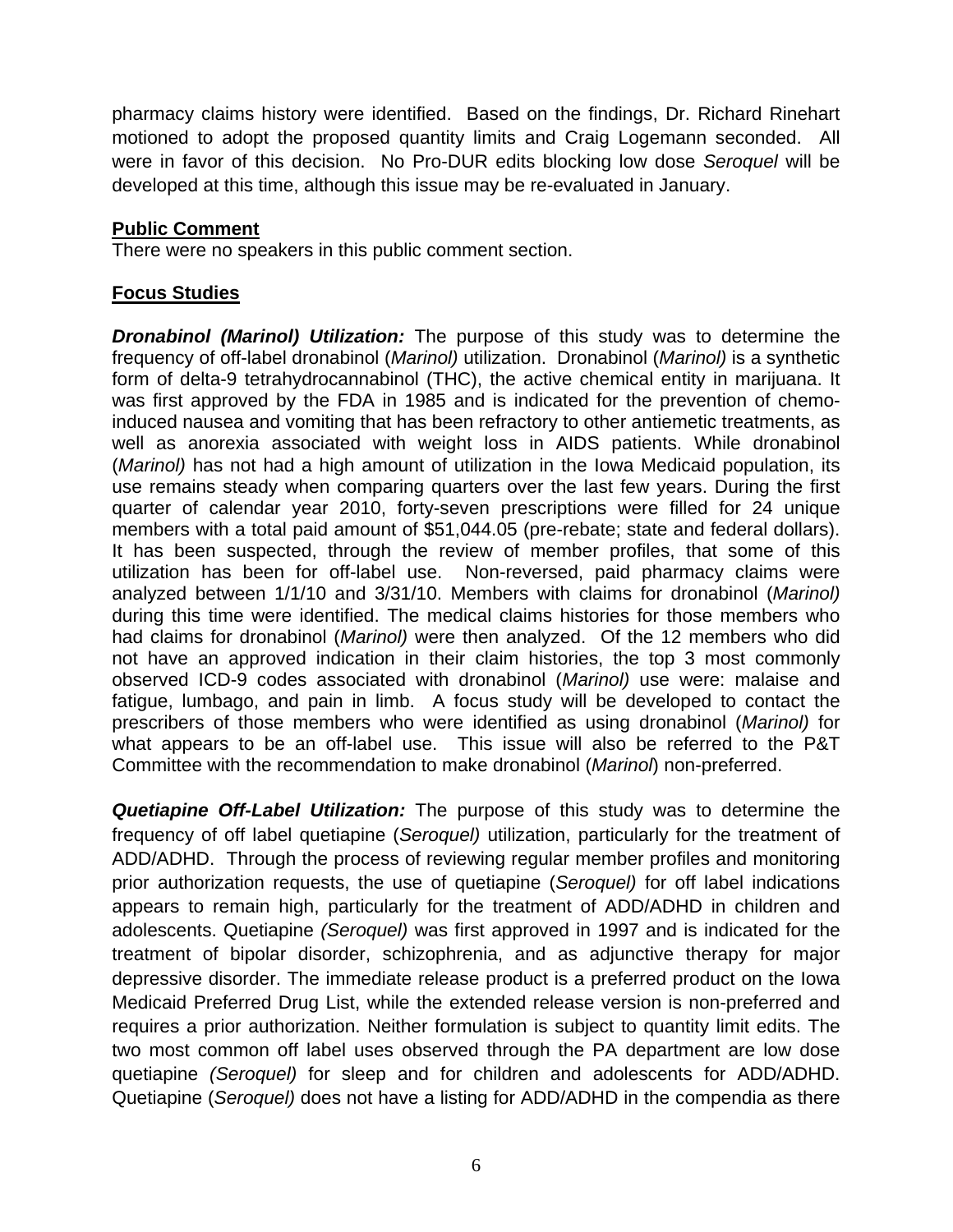is no good data to support its use for the treatment of ADD/ADHD. Non-reversed, paid pharmacy claims from 1/1/10 to 3/31/10 were analyzed. Members who had paid claims for quetiapine (*Seroquel)* during this time were identified. We then reviewed the medical claims histories of those identified as having fills for quetiapine (*Seroquel)*. There were 3,243 members with claims for quetiapine *(Seroquel)* between 1/1/10 and 3/31/10, with 1,756 members without an approved diagnosis for use (bipolar disorder, schizophrenia, or depression), including 660 members with a diagnosis of ADHD without a co-existing approved diagnosis. This issue was referred to the Mental Health Advisory Group for further evaluation and additional suggestions to discourage off-label usage.

*Duplicate Long-Acting Stimulants:* The purpose of this study was to determine the frequency of concurrent use of long acting stimulants. Through the process of regular member profile reviews, the combination of long acting stimulants is frequently observed. Stimulants do not require a PA in members less than 21 years of age, which is where the majority of these duplications occur. For those 21 years of age and older, a prior authorization is required. When prior authorizations are requested for duplicate long acting stimulants, they are denied without proper medical rationale as to why the combination is warranted (most are for severe narcoleptic patients who have failed to control symptoms with a single agent). Using duplicate long acting stimulants can have an additive effect, increasing the risks of tachycardia, hypertension, and other noradrenergic side effects. Additionally, it is more costly to use two products at subtherapeutic doses when symptoms could be controlled on one agent at a full, therapeutic dose. Available treatment guidelines for ADD/ADHD do not support the use of duplicate long acting stimulants. Non-reversed, paid pharmacy claims were analyzed between 12/1/09 and 3/31/10. Members who were using duplicate long acting stimulants concurrently for two or more months that continued the combination into March 2010 were identified. These members were broken out to those over 21 years of age, and those 21 years of age and under. 170 members continued the combination of long-acting stimulants into March 2010, 165 of them 21 years of age or younger. This was also referred to the Mental Health Advisory Group. The members asked that the number of prescribers for each member and their respective specialties be added to the report.

*Multiple Anti-Epileptic Medications:* The purpose of this study was to determine the number of Iowa Medicaid members using three or more anticonvulsants for any diagnosis concurrently. It is often noted in member profile reviews that members are on multiple anticonvulsants concurrently. This often receives comments on the member profiles discussed at Commission meetings. Anticonvulsants can be prescribed for the treatment of seizure disorders or for the maintenance of bipolar disorder. When used as maintenance therapy for bipolar disorder, the American Psychiatric Association's Practice Guideline for the Treatment for Patients with Bipolar Disorder recommends the use of lithium as first line therapy followed by valproic acid if lithium is not tolerated or does not produce a response. Lamotrigine and carbamazepine are considered possible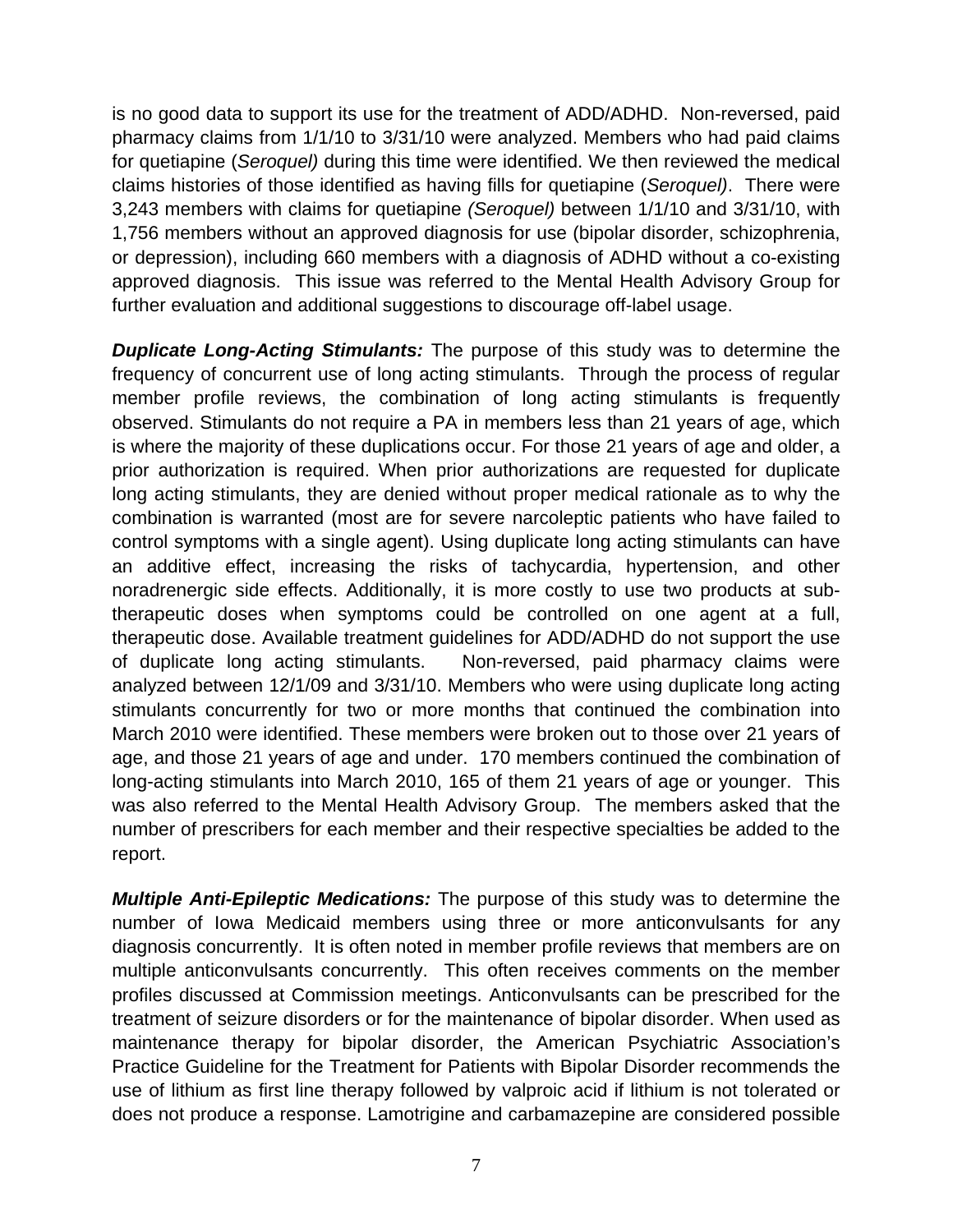alternatives if a second medication is required. When used to treat epilepsy, approximately half of the patients with a new diagnosis of epilepsy are successfully treated with the first antiepileptic used. If a trial with a second product is required, either due to an inadequate response or side effects, nearly half of these patients will be successful with the second drug. Combination and polypharmacy is only recommended if at least two adequate trials of single agents have failed. It is estimated that only 10- 15% of patients achieve seizure remission with two or more products in combination following failure of monotherapy. Another recent phenomenon observed in the Pharmacy Prior Authorization department is an increase in the use of the new antiepileptic drug, *Banzel (*rufinamide). *Banzel* (rufinamide) is FDA-approved for adjunctive treatment of seizures associated with Lennox-Gastaut syndrome. Many of the prior authorization requests that have been received are requesting *Banzel*  (rufinamide) for an off-label indication (the efficacy of *Banzel* in treating other seizure types has not been established) and/or it is being requested as an addition to an existing antiepileptic regimen as a fourth or even fifth product. The use of *Banzel*  (rufinamide) has slowly increased in the Iowa Medicaid population; in the first quarter of calendar year 2010, there were 121 prescriptions filled for a total cost of \$39,090 (state and federal dollars, pre-rebate). Non-reversed, paid pharmacy claims were analyzed between 1/1/10 and 3/31/10. Members with two or more prescriptions in their claims history for any anticonvulsant were identified (clonazepam and diazepam were not counted as anticonvulsants for this report). Of those identified, those who were using three or more different anticonvulsants concurrently were identified and analyzed. Of the 334 members taking three or more different anticonvulsants concurrently, 27 were identified as having *Banzel* (rufinamide) as part of their regimen. Letters will be sent to the prescribers of *Banzel* to inquire about the diagnosis for use since it is only FDA approved for use in Lennox-Gastaut syndrome and cannot be teased out by looking at ICD-9 codes. Letters will also be sent to the prescribers of the members who had a diagnosis of bipolar disorder or conversion disorder without a coexisting seizure diagnosis who were not on any combinations of carbamazepine, valproate, and lamotrigine. Nineteen members identified as using 3 or more anticonvulsants concurrently without a corresponding diagnosis of epilepsy or bipolar disorder will also receive letters. Letters will also be sent to the prescribers of the members being treated with three or more anticonvulsants with a diagnosis of febril convulsions if they do not have any other seizure diagnosis.

#### **Miscellaneous**

*DUR Digest:* The Commission members offered changes and additions to the draft for DUR Digest Volume 22, Number 3.

**SMAC Updates:** The Commission members were given a copy of the SMAC changes that had gone into effect in May.

*MedWatch:* The Commission members received FDA announcements concerning new